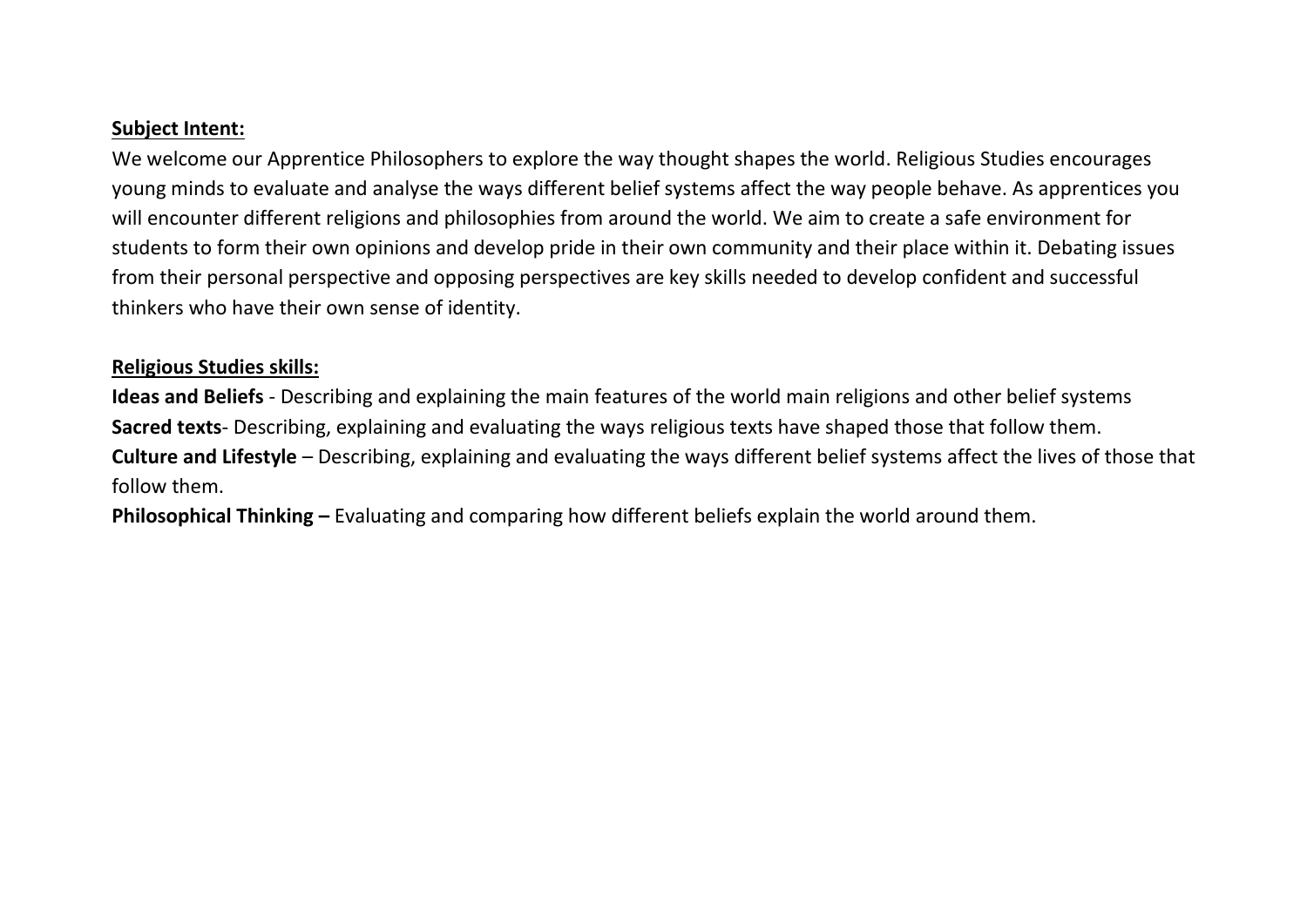| Year 7 RS Draft Curriculum |                                                                                                                                                                                                                |                                                                                                                                                                                                                                                                                                                                                                      |                                                                                                                                                                                            |                                                                                                                                                                                                                                                                                                       |                                                                                                                                                                                                                                                                                                  |                                                                                                                                                                                                                                                                |  |
|----------------------------|----------------------------------------------------------------------------------------------------------------------------------------------------------------------------------------------------------------|----------------------------------------------------------------------------------------------------------------------------------------------------------------------------------------------------------------------------------------------------------------------------------------------------------------------------------------------------------------------|--------------------------------------------------------------------------------------------------------------------------------------------------------------------------------------------|-------------------------------------------------------------------------------------------------------------------------------------------------------------------------------------------------------------------------------------------------------------------------------------------------------|--------------------------------------------------------------------------------------------------------------------------------------------------------------------------------------------------------------------------------------------------------------------------------------------------|----------------------------------------------------------------------------------------------------------------------------------------------------------------------------------------------------------------------------------------------------------------|--|
|                            | Unit 1                                                                                                                                                                                                         | Unit 2                                                                                                                                                                                                                                                                                                                                                               | Unit 3                                                                                                                                                                                     | Unit 4                                                                                                                                                                                                                                                                                                | Unit 5                                                                                                                                                                                                                                                                                           | Unit 6                                                                                                                                                                                                                                                         |  |
|                            | c.5 lessons                                                                                                                                                                                                    | c.8 lessons                                                                                                                                                                                                                                                                                                                                                          | c.6 weeks                                                                                                                                                                                  | c.6 weeks                                                                                                                                                                                                                                                                                             | c.6 weeks                                                                                                                                                                                                                                                                                        | c. 5 weeks                                                                                                                                                                                                                                                     |  |
| Enquiry<br>Question        | What does it mean<br>to believe?<br>1. What do I<br>believe?<br>Why do people<br>2.<br>see God<br>differently?<br>Why is Cause<br>3.<br>important?<br>4. Why are<br>miracles<br>important?<br>Assessment<br>5. | Do all Jews have the<br>same beliefs?<br>What is Ethics<br>1.<br>What is Judaism<br>2.<br>Orthodox and<br>3.<br>Reform<br>4. 12 mark<br>question<br>5.<br>Synagogue<br>12 mark<br>6.<br>Community<br>7.<br>12 mark<br>8.<br>Choose at least<br>$\bullet$<br>1 of the topics<br>as a 12 mark.<br>This will allow<br>for some topics<br>to last more<br>than a lesson. | How does Judaism<br>deal with moral<br>problems?<br>1. 10<br>Commandments<br>The Shema<br>2.<br>3.<br>Holocaust<br>Loving God<br>4.<br>Creation of<br>5.<br><b>Israel</b><br>Shabbat<br>6. | How does Sikhism<br>challenge<br>What is Sikhism<br>$\mathbf{1}$ .<br>What is Karma<br>2.<br>and<br>Reincarnation<br>What is Caste<br>3.<br>sorting<br>4. Is equality<br>important to<br>Sikhs?<br>5.<br>How does<br>Sikhism affect<br>your identity<br>How do Sikhs<br>6.<br>celebrate<br>community? | What do Muslims<br>believe?<br>What is Islam<br>1.<br>2. What is the<br>Qu'ran<br>3. What are the<br>Five Pillars of<br>Islam<br>What can we<br>$\mathbf{4}$ .<br>learn from the<br>Qu'ran<br>How does the<br>5.<br>Mosque help<br>the local<br>community<br>6.<br>Being a muslim<br>in Britain? | Ethics<br>What can we<br>1 <sup>1</sup><br>learn from<br>stories<br>Judaism<br>2.<br>Sikhism<br>3.<br>Islam<br>4.<br><b>Buddhism</b><br>5.<br>Christianity<br>6.<br>Inuit - Native<br>7 <sub>1</sub><br>American<br>Pilgrimage $-$<br>Extension if<br>required |  |
| Big Idea<br>Theme          | Philosophy<br>Understanding the<br>nature of belief -                                                                                                                                                          | That Jews believe in<br>different things                                                                                                                                                                                                                                                                                                                             | Commandments<br>Problem of evil<br><b>Promised Land</b>                                                                                                                                    | Karma and<br>Reincarnation<br>Equality and<br>Community                                                                                                                                                                                                                                               | The importance of<br>the Qu'ran                                                                                                                                                                                                                                                                  | Debating the ethics<br>in parables and<br>religious stories                                                                                                                                                                                                    |  |
| Big idea<br>Theme          | Why do people<br>believe in different<br>things?                                                                                                                                                               | The importance of<br>community and<br>place                                                                                                                                                                                                                                                                                                                          | Importance of<br>Prayer and creation                                                                                                                                                       |                                                                                                                                                                                                                                                                                                       | Importance of<br>Community and<br>identity                                                                                                                                                                                                                                                       |                                                                                                                                                                                                                                                                |  |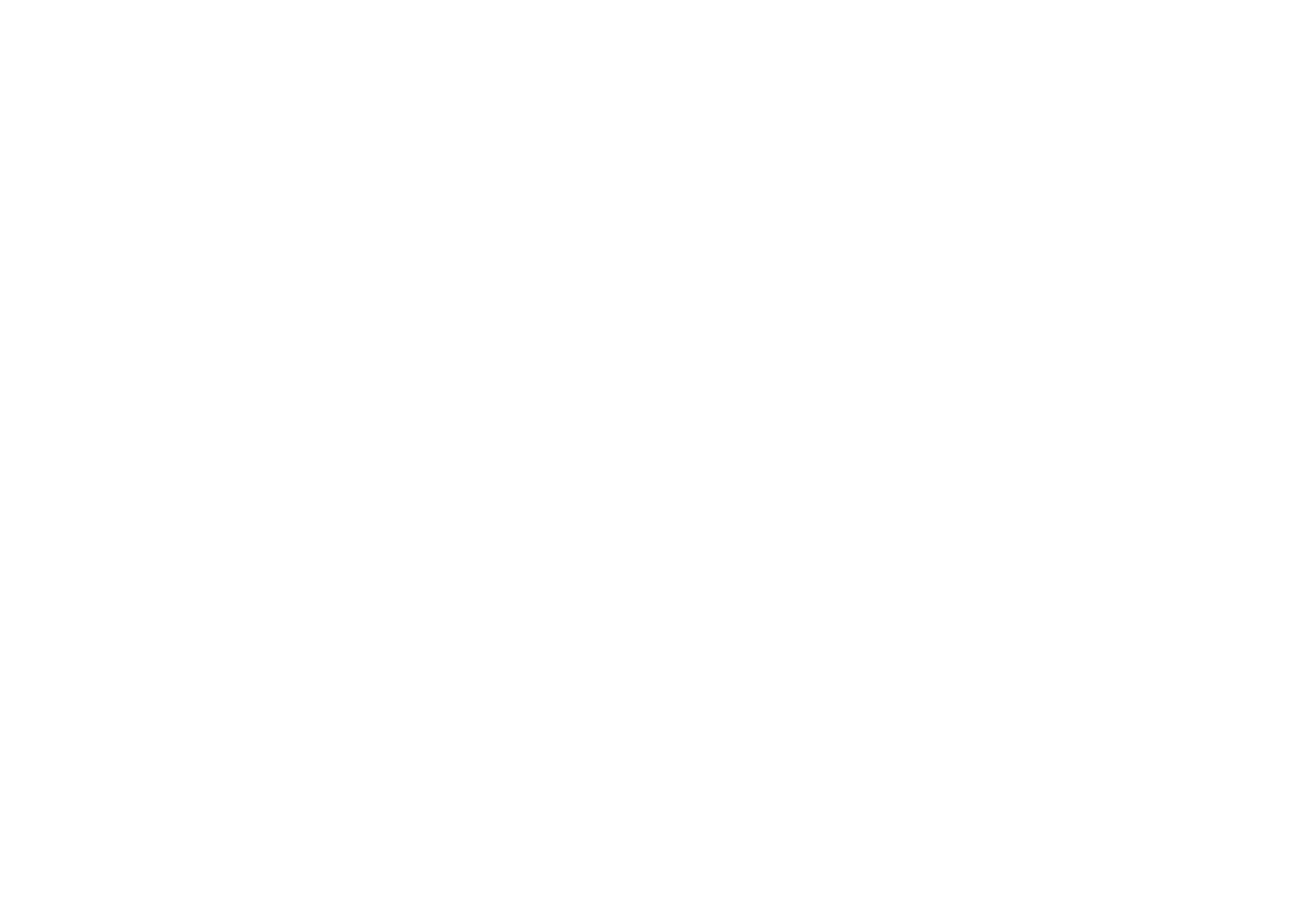| Year 8 RE Draft Curriculum |                    |                     |                      |                     |                     |                       |  |
|----------------------------|--------------------|---------------------|----------------------|---------------------|---------------------|-----------------------|--|
|                            | Autumn Term 1      | Autumn Term 2       | Spring Term 1        | Spring Term 2       | Summer Term 1       | Summer Term 2         |  |
| Big idea/Theme             | Are morals nature  | Pope, priest or the | Why do some          | Is Death really the | Is Islam much more  | Do all religions      |  |
|                            | or nurture?        | people?             | people believe that  | end?                | than a religion?    | think it is important |  |
|                            |                    |                     | God cannot exist or  |                     |                     | to mark "coming of    |  |
|                            |                    |                     | is a cruel being who |                     |                     | age"                  |  |
|                            |                    |                     | lies?                |                     |                     |                       |  |
| Big Idea/Theme             | How do religions   | What does it mean   | Why do Humanists     | Is there really an  | What does Islam     | What is the impact    |  |
|                            | show respect?      | to be Christian?    | and Atheists reject  | afterlife?          | teach?              | of 'Rites of Passage' |  |
|                            |                    |                     | God?                 |                     |                     | on religious people.  |  |
| Big idea/Theme             | Do religions teach | What do Christmas   | How do Christians    | 'There are more     | How does Islam      |                       |  |
|                            | morality           | carols mean?        | defend their beliefs | things on heaven    | shape the lives of  |                       |  |
|                            | successfully?      |                     | from criticism?      | and earth than are  | its believers?      |                       |  |
|                            |                    |                     |                      | dreamt of in your   | <b>Sacred Texts</b> |                       |  |
|                            |                    |                     |                      | philosophy'         |                     |                       |  |
|                            |                    |                     |                      | Superstition, magic |                     |                       |  |
|                            |                    |                     |                      | and miracles.       |                     |                       |  |